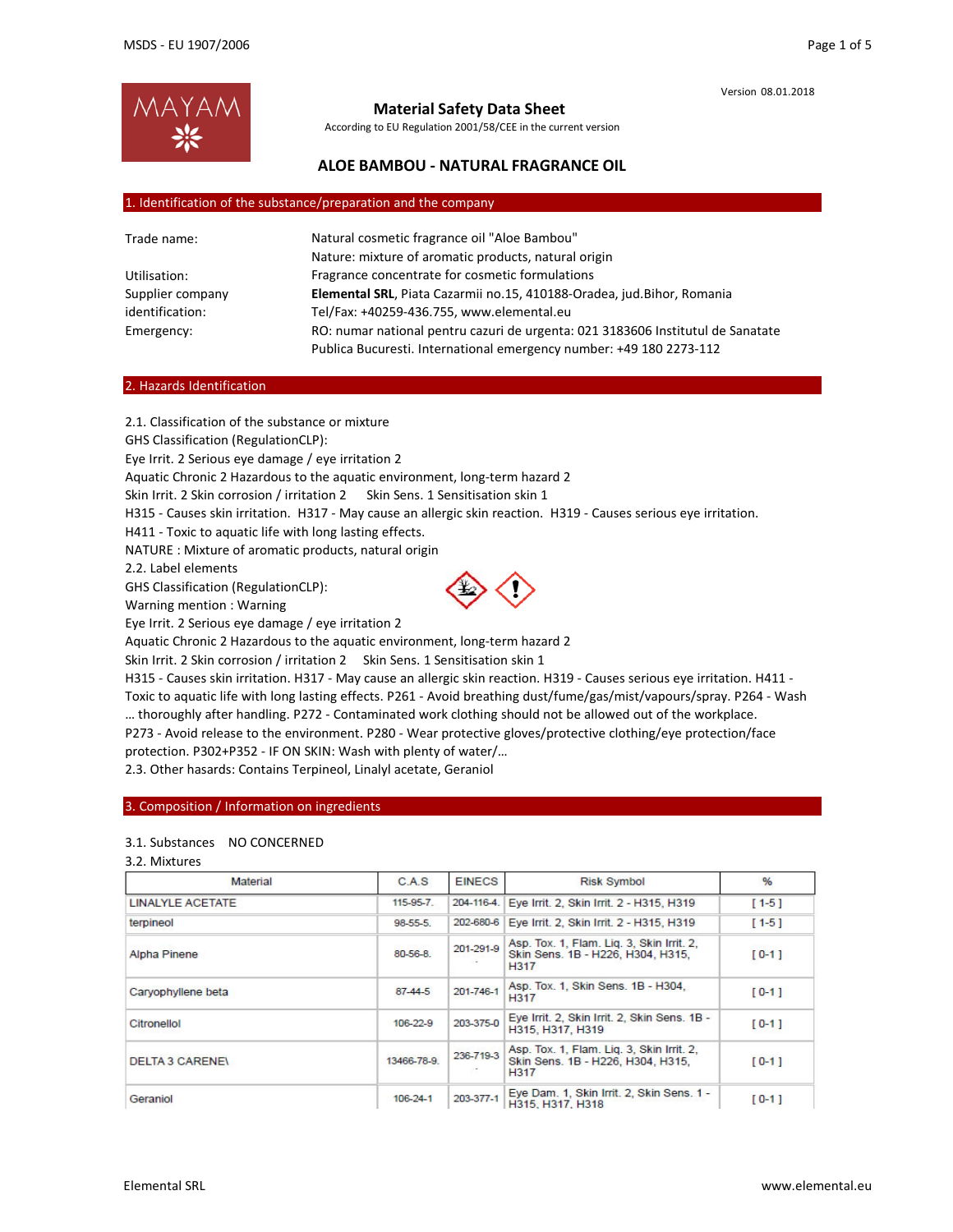

# **Material Safety Data Sheet**

According to EU Regulation 2001/58/CEE in the current version

# **ALOE BAMBOU ‐ NATURAL FRAGRANCE OIL**

| alpha-Cedrene | 469-61-4   | 207-418-4 | Asp. Tox. 1, Aquatic Acute 1, Aquatic<br>Chronic 1 - H304, H400, H410 | $[0-1]$   |
|---------------|------------|-----------|-----------------------------------------------------------------------|-----------|
| p-menthanone  | 10458-14-7 |           | 233-944-9 Skin Irrit. 2. Skin Sens. 1B - H315, H317                   | $[0-1]$   |
| tr-Menthone   | 89-80-5    |           | 201-941-1 Skin Irrit. 2, Skin Sens. 1B - H315, H317                   | $[0 - 1]$ |

#### 4. First Aid

4.1. Description of first aid measures: NO CONCERNED

4.2. Most important symptoms and effects, both acute and delayed: NO CONCERNED

4.3. Indication of any immediate medical attention and special treatment needed

Contact with skin : wash immediately and abundantly with water and soap.Rinse then with clear water.

Contact with eyes : Abundant rinsing with water (15 minutes open eyelids) then washing with an ocular lotion standard Dacryoserum. In case of disorder, consult an ophtalmologist.

In the event of swallowed : Not induce vomit, maintain the patient at rest. Resort to the medical care.

Soiled clothing : withdraw soiled clothing and re‐use them only after decontamination.

### 5. Fire‐fighting Measures

5.1. Extinguishing media

CO2, powder or water spray. Fight larger fires with water spray or alcohol resistant foam.

5.2. Special hazards arising from the substance or mixture

Flammability : The product is not flammable.

Prevention: Do not smoke. Do not use flame near.

5.3. Advice for firefighters

Never use a direct stream of water.

### 6. Accidental release measures:

6.1. Personal precautions, protective equipment and emergency procedures

Use appropriate personal protective equipment during clean‐up.

6.2. Environmental precautions

Do not allow to enter sewers/ surface or ground water.

6.3. Methods and material for containment and cleaning up

Absorb with liquid‐binding material (sand, diatomite, acid binders, universal binders, sawdust).

6.4. Reference to other sections

### 7. Handling and Storage

7.1. Precautions for safe handling

Close packing after use. Reproduce labelling if transfer in another container.

7.2. Conditions for safe storage, including any incompatibilities

Avoid any useless exposure. Keep aways from food and drinks. Preserve only in the container of origin in a fresh place and broken down well. Keep the containers closed out of their use. Do not leave it near heat source, direct rays of the sun.

7.3. Specific end use(s)

Wash the hands and any other zone exposed with soap and water before eating, drinking, to smoke and before leaving work.

### 8. Exposure Controls and Personal Protection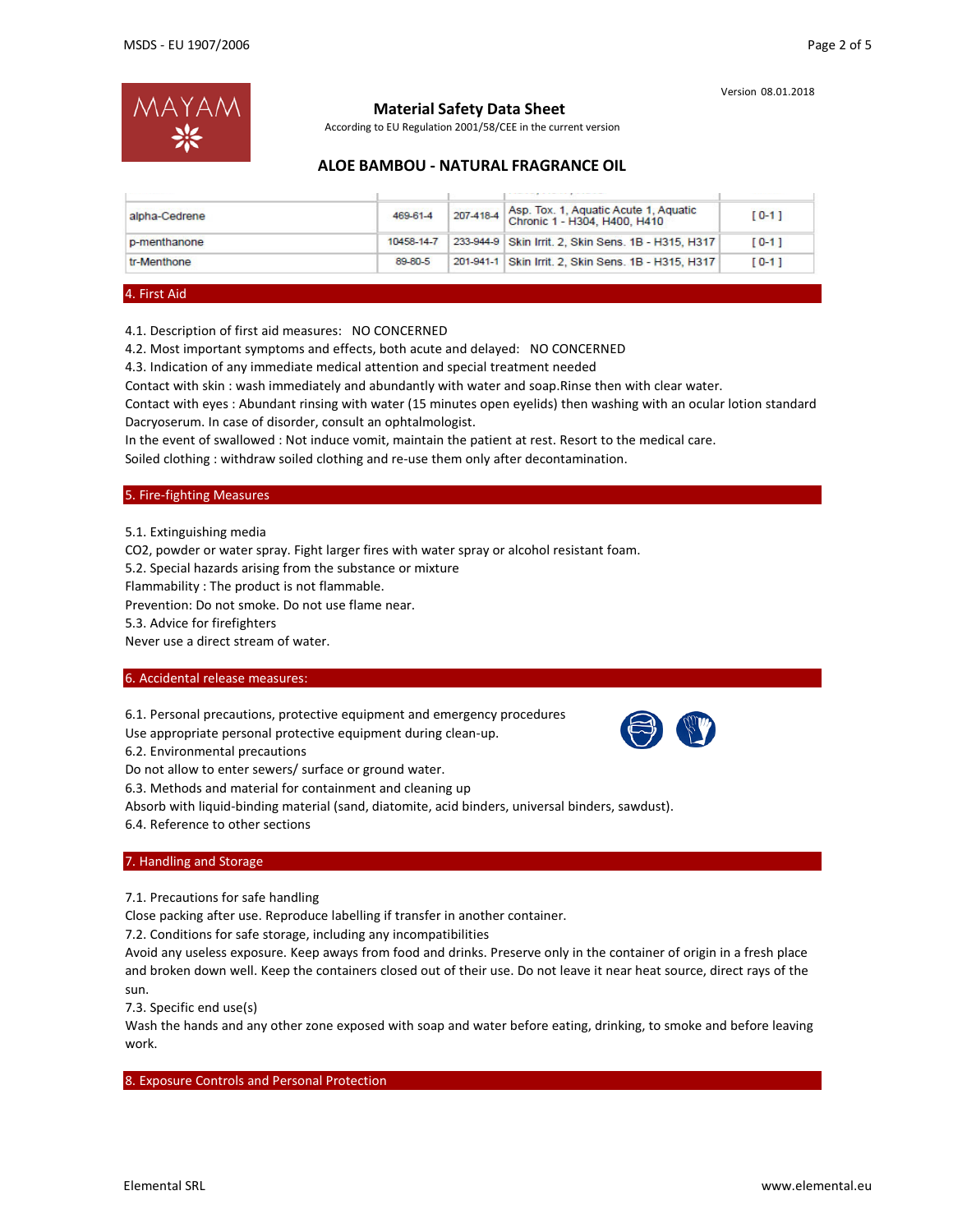



## **Material Safety Data Sheet**

According to EU Regulation 2001/58/CEE in the current version

## **ALOE BAMBOU ‐ NATURAL FRAGRANCE OIL**

8.1. Control parameters: NO CONCERNED

8.2. Exposure controls

General protective and hygienic measures: Avoid skin and eyes contact. Keep away from foodstuffs, beverages and feed.Wash hands before breaks and at the end of work.

Personal Protection :

‐ Hand protection : Wear gloves.

‐ Eye protection : Wear glasses.



‐ Respiratory protection : Protection not required if a good ventilation is maintained.

‐Ingestion : Do not use, dreak and smoke during use.

### 9. Physical and Chemical Properties

9.1. Information on basic physical and chemical properties Appearence : Liquid Odor : green, flowery Color : colorless to pale yellow Relative density (d20/20) : [1.0550 ‐ 1.0950] Refractive index at 20°C : [1.4300 ‐ 1.47500] Flash point (°C) : +101.3 9.2. Other information Ethanol solubility: Yes Water solubility: No

### 10. Stability and Reactivity

10.1. Reactivity

Dangerous reactions : No dangerous reactions known.

10.2. Chemical stability NO CONCERNED

10.3. Possibility of hazardous reactions NO CONCERNED

10.4. Conditions to avoid NO CONCERNED

10.5. Incompatible materials NO CONCERNED

10.6. Hazardous decomposition products

Thermal decomposition / conditions to be avoided: No decomposition if used according to specifications. Dangerous decomposition products: No dangerous decomposition products known.

#### 11. Toxicological Information

11.1. Information on toxicological Toxicological Information : No data available. Toxicological Informations Acute : ∙ Orale: Not determined ∙ Inhalation: Not Determined ∙ Skin: Not Determined

#### 12. Ecological Information

12.1. Toxicity

Do not leave the product, even diluted or in great quantity, penetrate the ground water, water or the drains.

- 12.2. Persistence and degradability NO CONCERNED
- 12.3. Bioaccumulative potential NO CONCERNED
- 12.4. Mobility in soil NO CONCERNED
- 12.5. Results of PBT and vPvB assessment NO CONCERNED
- 12.6. Other adverse effects NO CONCERNED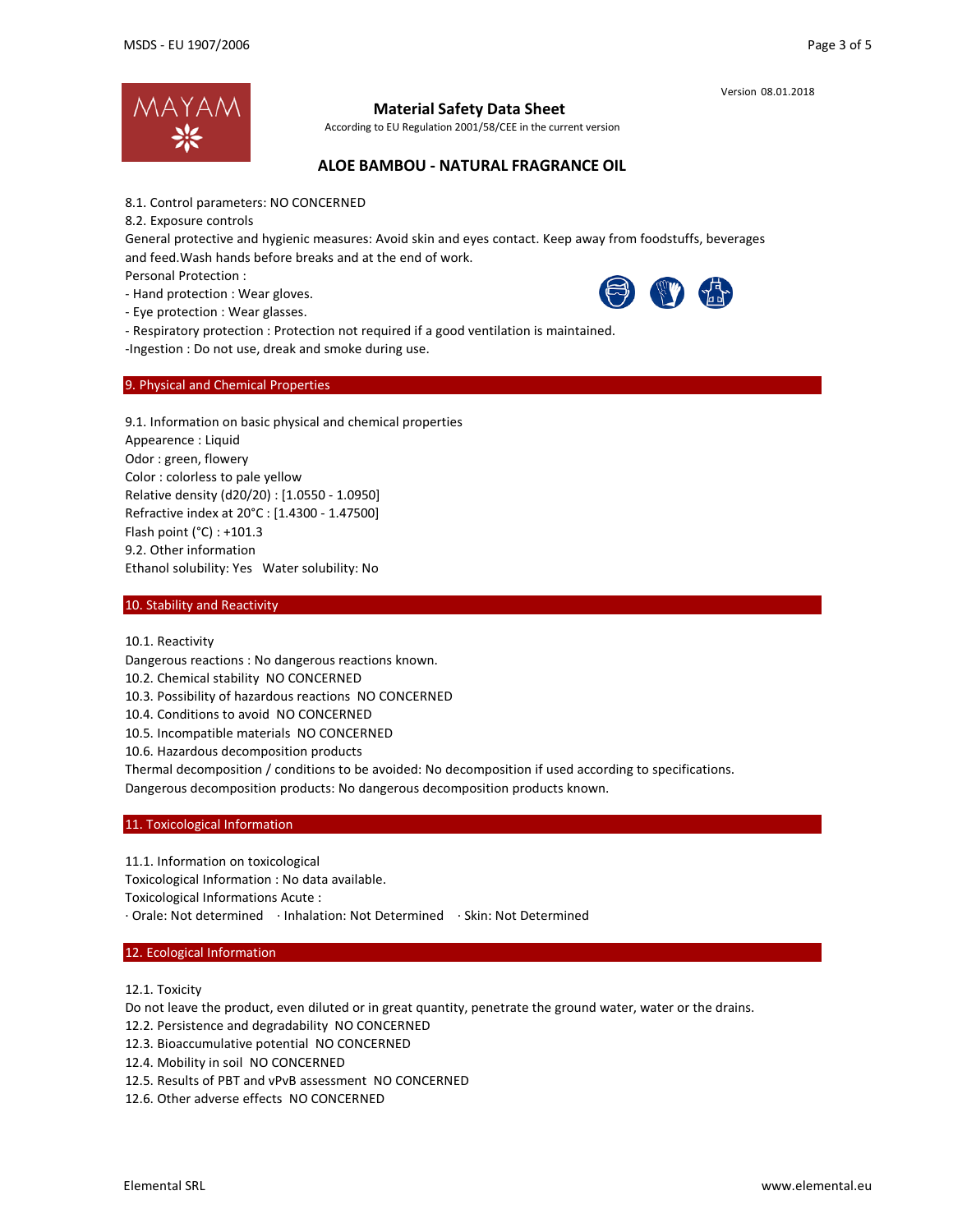

## **Material Safety Data Sheet**

According to EU Regulation 2001/58/CEE in the current version

**ALOE BAMBOU ‐ NATURAL FRAGRANCE OIL**

13. Disposal Considerations

13.1. Waste treatment methods

Product : Recommandation : Does not have to be evacuated with the refuse . Not to let penetrate in the sewers. Not cleaned packing : Recommandation : Evacuation in accordance with the regulations.

## 14. Transport Information

14.1. UN number ADR : 3082 ( Tunnel code(E) ) IMDG:3082 IATA :3082 14.2. UN proper shipping name ADR : ENVIRONMENTALLY HAZARDOUS SUBSTANCE, LIQUID, n.o.s .(alpha‐Cedrene) IMDG:ENVIRONMENTALLY HAZARDOUS SUBSTANCE, LIQUID, n.o.s .(alpha‐Cedrene) IATA :ENVIRONMENTALLY HAZARDOUS SUBSTANCE, LIQUID, n.o.s .(alpha‐Cedrene) 14.3. Transport hazard class(es) ADR : 9 IMDG:9 IATA :9 14.4. Packing group ADR : III IMDG:III IATA :III 14.5. Environmental hazards IMDG : Marine Pollutant 14.6. Special precautions for user: not regulated

14.7. Transport in bulk according to Annex II of MARPOL73/78 and the IBC Code: not regulated

## 15. Additional Regulatory Information

15.1. Safety, health and environmental regulations/legislation specific for the substance or mixture Class of water contamination (Germany) : WGK

15.2. Chemical safety assessment: NO CONCERNED

## 16. Other Information

Abreviations:

ADR: European Agreement concerning the International Carriage of Dangerous Goods by Road.

CAS: Chemical Abstracts Service (division of the American Chemical Society).

CLP: Classification, Labeling, Packaging.

DNEL: Derived No Effect Level.

EINECS: European Inventory of Existing Commercial Chemical Substances.

GHS: Globally Harmonized System of Classification and Labeling of Chemicals.

IATA: International Air Transport Association.

IATA‐DGR: Dangerous Goods Regulation by the "International Air Transport Association" (IATA).

ICAO: International Civil Aviation Organization.

ICAO-TI: Technical Instructions by the "International Civil Aviation Organization" (ICAO).

IMDG: International Maritime Code for Dangerous Goods.

INCI: International Nomenclature of Cosmetic Ingredients.

LTE: Long‐term exposure.

PNEC: Predicted No Effect Concentration.

RID: Regulation Concerning the International Transport of Dangerous Goods by Rail.

STE: Short‐term exposure.

STEL: Short Term Exposure limit.